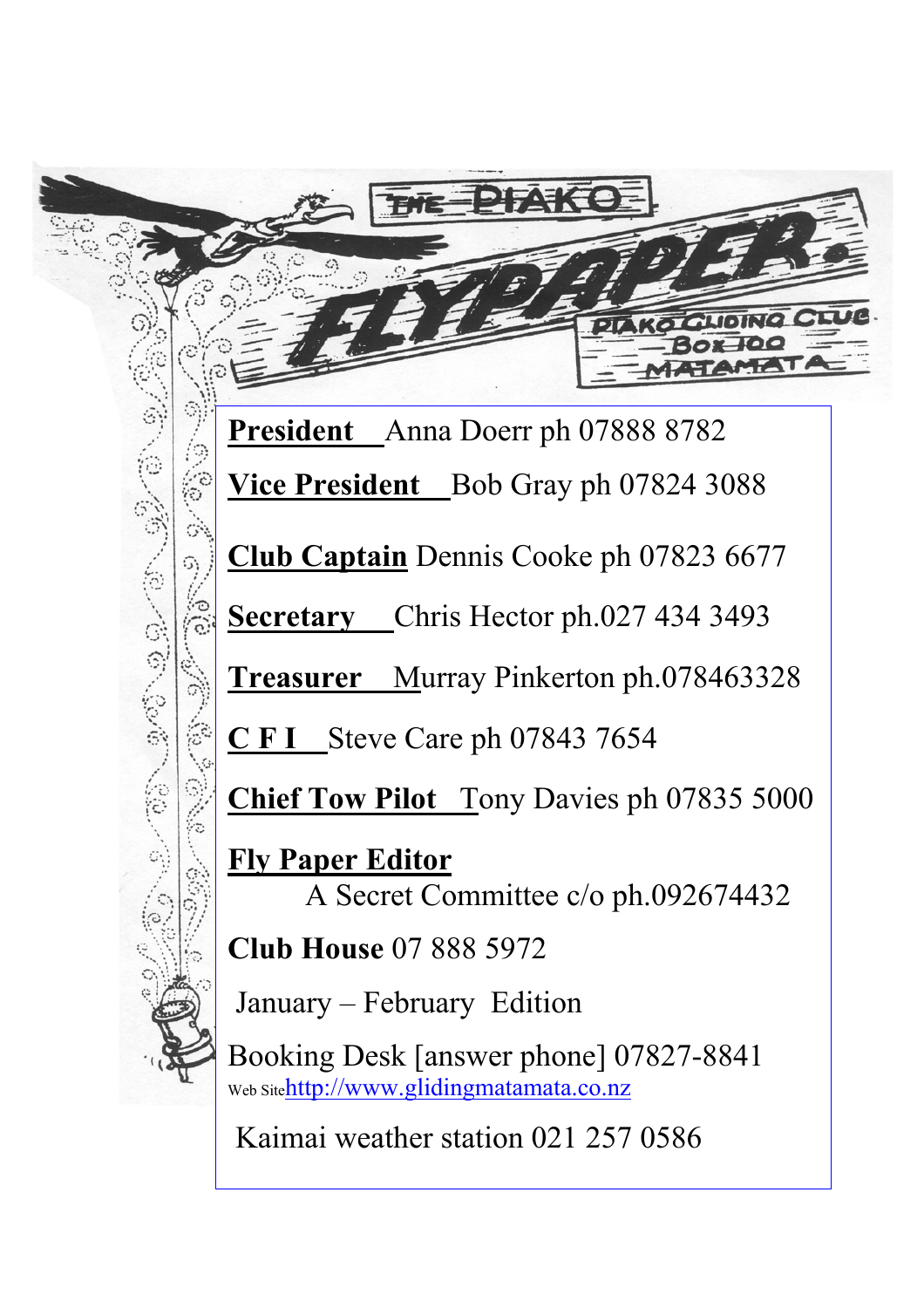## **From The Presidents Cockpit**.

### Autumn / Winter. Here, we come

Well, actually the weather is still more like summer, except that the days are getting shorter. It certainly feels more like summer than December and most of January. During the Christmas Camp we only had very few days were the flying was excellent, but people had fun anyway. Unfortunately, only a few club members did turn up on those few good days, possibly because they believed the weather report. The weather report usually had the weather right, just the timing wrong. NN did not get the workout it could have received, but I for one had fun flying a different type of glider than I would usually fly. Thanks Tauranga for giving us the opportunity and let's do it again?

The Walsh was busy, but we operated and some people had fun as well. Steve had to have a few discussions with the air traffic controllers as well as with some of our pilots, and I'm sure we all can learn things from the events that lead to these discussions. I'm sure Steve will say more about this.

The Soaring Centre Champs have attracted 28 competitors, and they and the many helpers had a great time.

Upcoming event: National Gliding Day on 12 March 2005. We will try and attract some more people from the general public who might just be curious or actually want to try gliding. Please make them feel welcome. We will organise a mid day BBQ and in general try and give them a good time. The plan for Easter is to have a good time at our own airfield. May be we can rustle up some local competitions? We will definitely try and get a meal going on Saturday evening. Anybody has any ideas as to what we might be able to do?

On Anzac day we'll have our traditional land-out BBQ – let's hope you can meet 'your' farmer?

*Situation Vacant* Our editing team for the newsletter has done an excellent job for the past few years and now would like to focus on other things. So, we have a "Situation Vacant" sign up. The secret committee has done an excellent job of encouraging various people to submit their contributions at certain times, collated the articles and edited where appropriate, and sent the flypaper out. I am sure they are happy to pass on their secret contacts to the new editing team, which have supplied them with news, stories, gossip, facts, Naturally, if there this is also an opportunity to show off your artistic streak if you feel so inclined. So, please, anybody who feels that they could contribute to the club by being our newsletter editor (or part of a new team), get in touch with the secret committee or somebody from the other committee.

Other than that – the weather is great – see you at the airfield **Anna**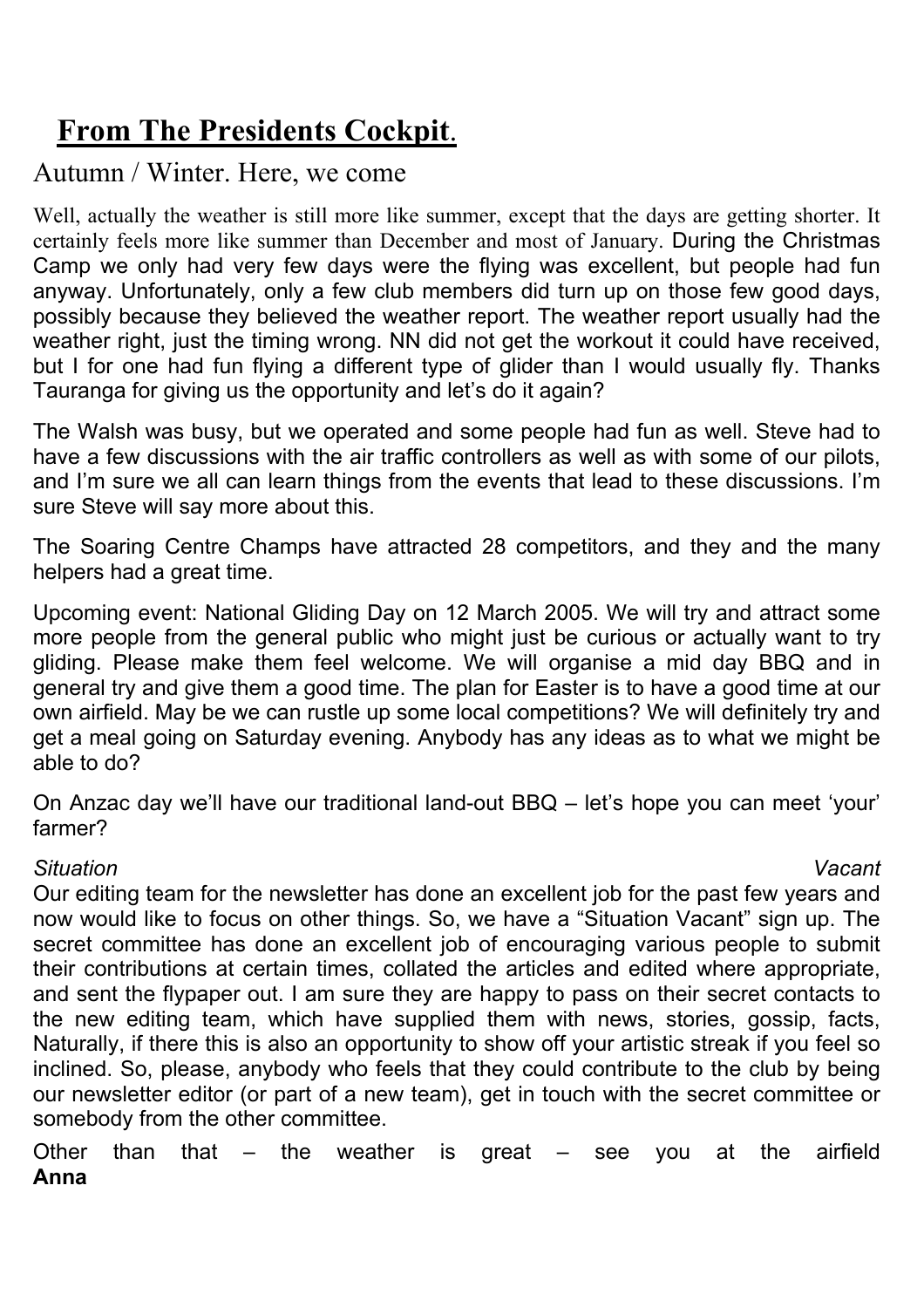### **C F I Bits N Pieces**

### **CFI BITS N PIECES**

### **CONGRATULATIONS**

It was very good to see Cameron Wine achieve his Silver C during the Xmas camp, even against a bunch of Auckland challengers, who just couldn't quite make it. All credit though, the Xmas camp weather conditions this year were difficult, to say the least. He also had a good attempt at Gold height, getting to over 8,000ft.

Well done Dennis Cook on getting 300 km Diamond Goal and Dominic Stevens on a Silver C height gain.

Phil Smith in GK narrowly missed out on Gold height, even though he got to 12,000ft.

### **COMPETITIONS**

It was good to see 9 of our club members competing in the recent Soaring Centre competition. Our club made a clean sweep of winning every class (esp. Finn winning 3 of them), which I guess shows that there is some real competition knowledge and strength in our club.

### **WALSH**

There were quite a few issues around our conduct during the Walsh Flying School. Initially the controllers told me that they did not want any gliders thermal ling in the control zone, or that we would at least require clearance to thermal. I explained that this was not practical for us and after some discussion it was agreed that we could thermal on the non-traffic side of the field. Where practical, we were to exit the zone. I affirmed, only if it was safe and well within reach of rejoin, or if we were going cross-country.

Part way through I was summoned to the chief air traffic controller. I was given a run down of some issues they had. A major was a pilot thermal ling in the base circuit area, then flying up the downwind circuit against the traffic and not responding to a radio call. This is a breach of airfield flying rules and must "never" happen even on a normal flying day, let alone with the tower operating. If low you must either join direct onto base (with clearance) or do an overhead rejoin.

--------------------------------------------

His comments were: -

Clearances required: -Before entering controlled airspace -Before joining the circuit -**Before** landing (however we recognise the inherent restrictions of operating a glider, we won't send you around)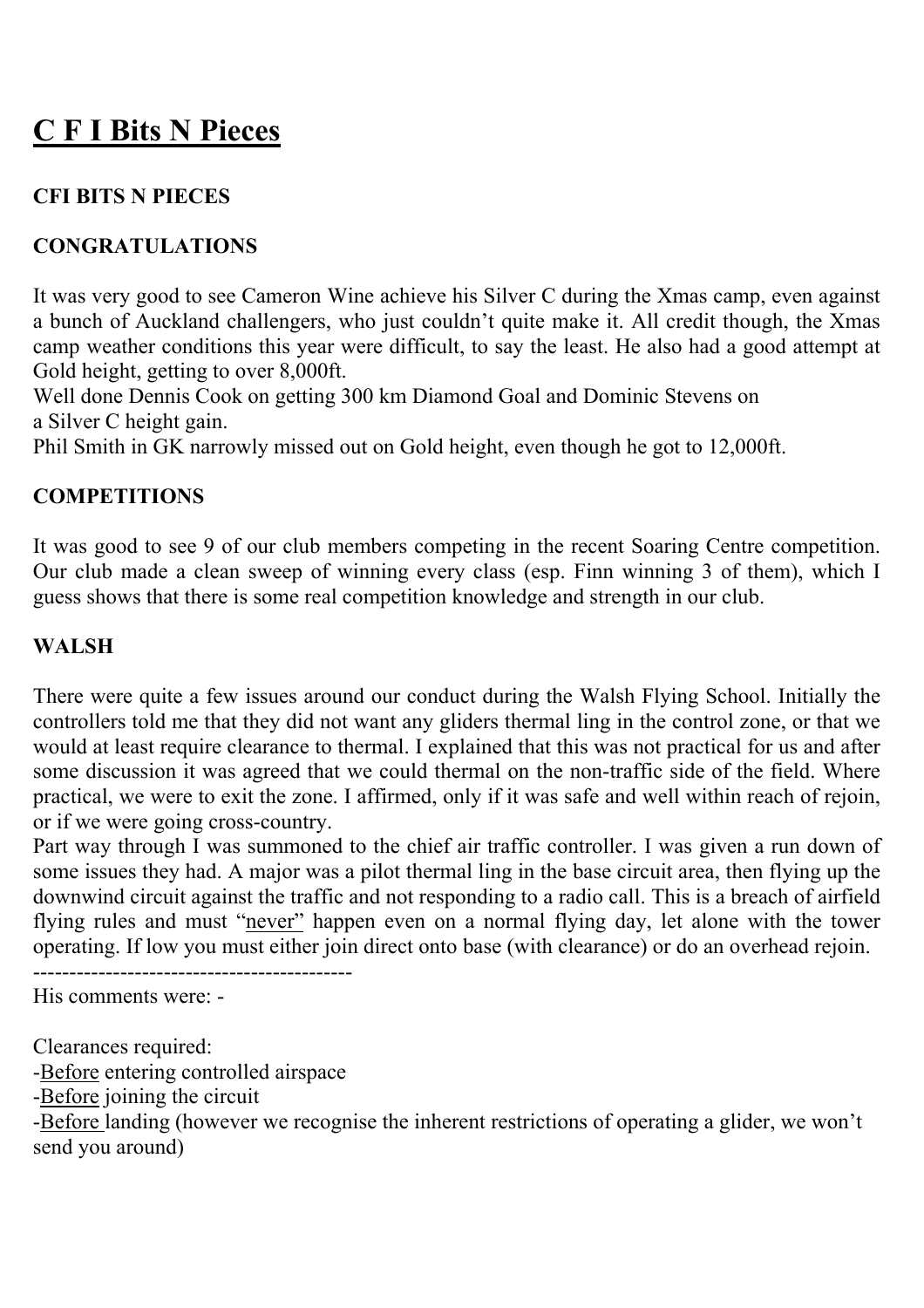If you are unable to comply with a clearance then inform the controller or request a different clearance. Clearances must be read back.

Separation from other traffic is 500 ft vertically.

Know your position and be able to report it when requested. Bearing and distance from a reporting point (i.e. 3 nm South of the Tunnel)

Know your position in the circuit. Left-hand = aerodrome on your left/ left turns Right-hand = aerodrome on your right/right turns

Thermal ling in the circuit is not appropriate!

You must maintain a listening watch on the frequency the controllers are using; they may request your position at any time.

-------------------------------------------------

The weekend after the above, I made a serious stuff up of my own. It helped me to understand how easy it is to get caught.

With a student in PC we decided to tow on the non-traffic northeast side to 2,500 ft towards some reasonable looking clouds, even though the clouds on the traffic side looked better. We released and had to glide a couple of km further north towards the cloud, but found nothing but sink. We tried desperately to find the lift but reach the point where we had to return to the airfield. The whole glide was in steady sink and by the time we were at 1500 ft I realised we were committed to a right hand circuit. for 28. At 1500 ft the radio calls were non-stop and I was unable to get a call in until I was down to 800 ft. The response was 'standby' and the radio calls suddenly went non-stop again. By the time I was down to 600 ft I just butted in that I was right hand and finally got clearance behind 4 other aircraft on final. The chief air traffic controller had a quiet word to me after. In hindsight I could have given a pan call, but should never have let the situation develop as far as it did.

Lessons I learnt.

1/ Always plan to be back at the airfield at a safe rejoin altitude, no matter what. It was my misguided determination to get away that got me into trouble.

2/ If you suspect a low rejoin, tell the tower early. I had plenty of opportunity earlier, but kept falsely thinking I would get away.

If you are low, tell the tower you are low and get a non standard clearance. I heard one of our pilots say that he was 3 nm south at 1400 ft. He got a standard overhead rejoin clearance for 28,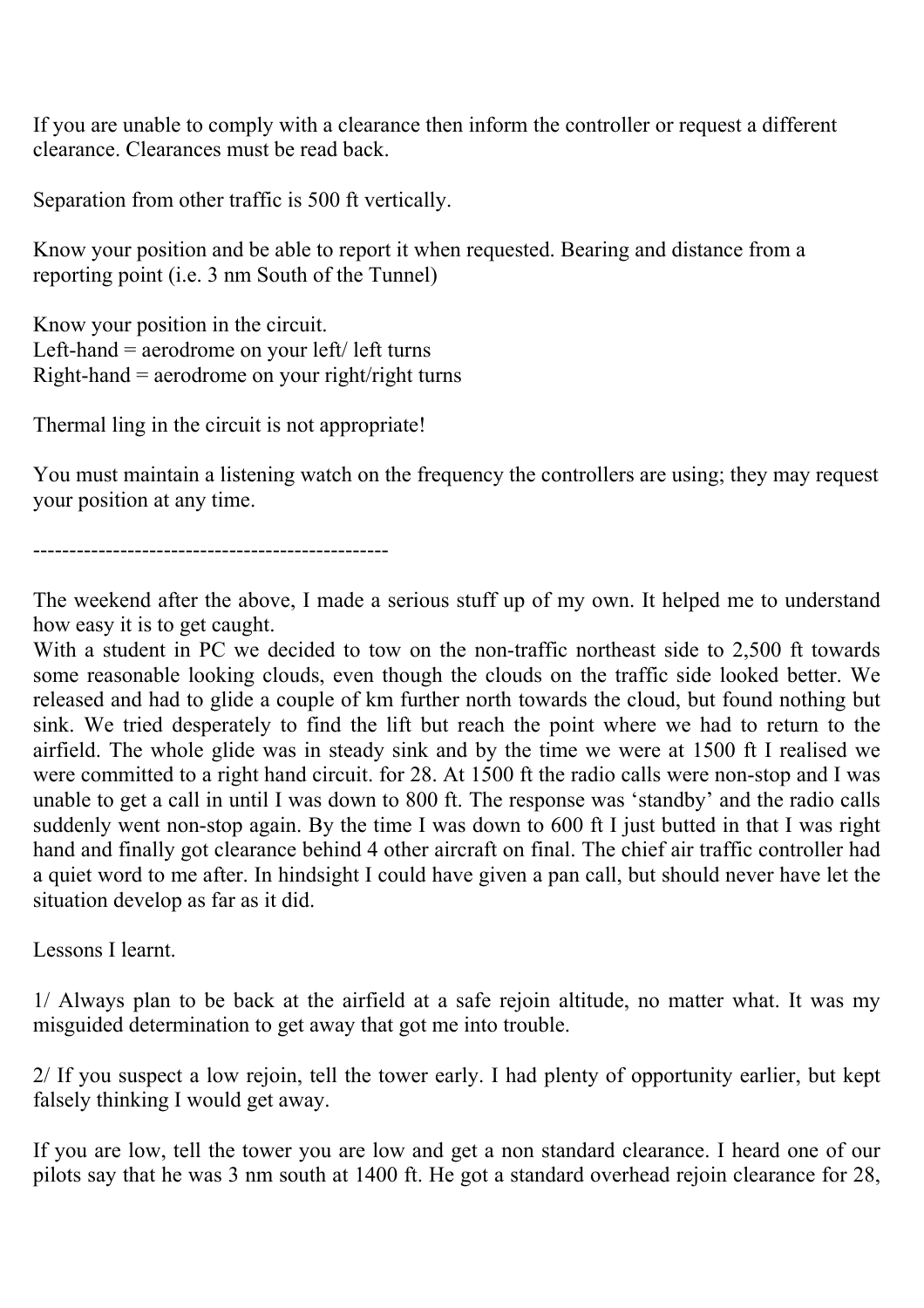which he acknowledged (meaning he had to be 1500 ft overhead the tower) He didn't say a word more. At 400 ft on a straight in base, the tower saw him and gave clearance. The tower does not know what 1400 ft 3 nms out means.

All in all, we need to get much better at planning our flights while the Walsh is on although I also think it is very good for all of us to get use to air traffic control. It is usually the best soaring weather of the year. The Tower does make allowances for us and have generally been understanding. Perhaps later in the year we will run some training seminars, to brush up on our airfield and radio procedure.

#### **PARACHUTES OPS**

Just a reminder that if you hear a 3 minute parachute call in a particular sector, then you need to vacate the sector immediately, unless you are joining the circuit. We also have a responsibility to inform any visitors of the parachute operation on the airfield and how we fit in. You must maintain a listening watch on 120.00 at all times.

#### **BFR'S**

Just a reminder on the issue of BFR's. If you do not have one, you are not permitted to fly other than as a second pilot.

#### **PASSENGER RATINGS**

There are only a couple of pilots in our club, who have passenger ratings. These ratings only last for 2 years and you must get your logbook re endorsed. You also need more up to date medicals than normal.

#### **WINCH**

We are likely start operating the winch once in a while. Please remember that none of us are particularly current, so always be prepared for cable breaks and respect both the upper and lower speed limits of the glider.

Make sure you have the right weak link for the glider

**SAFE FLYING Steve**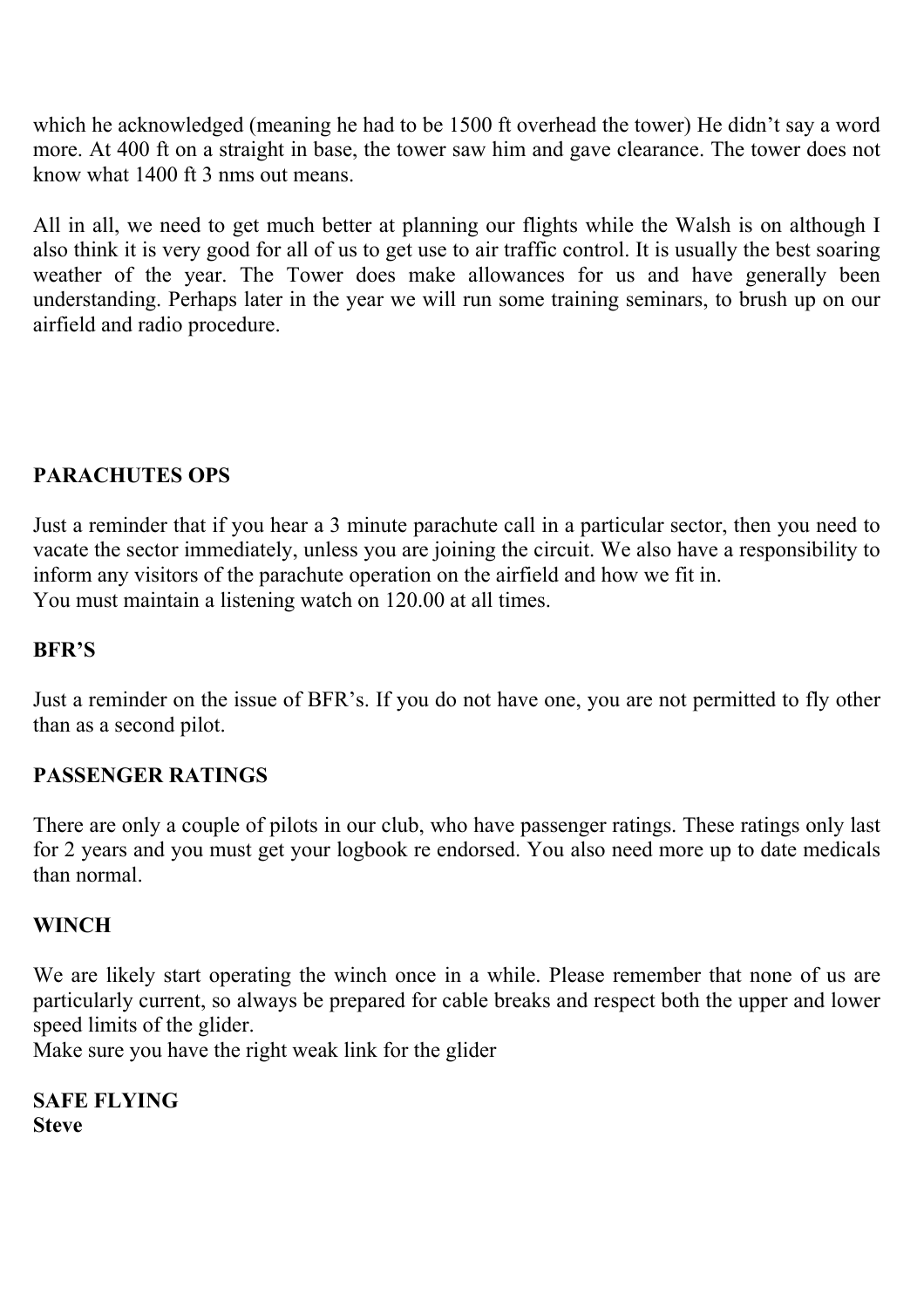### **And from The Treasurer Dept of treasury's 90 cents worth**

Not a lot to report. Many thanks to Les for taking over the rest of the banking and processing the time sheets whilst I am busy getting the new house built.

### *Murray*



### **Up coming Events Calender**

National Gliding Day March 12 Easter at Home. March  $25 - 28$ . Make a day of it at the airfield. Fly, have fun. Have a BBQ Its all there waiting for you. Land out BBQ Anzac day April - 25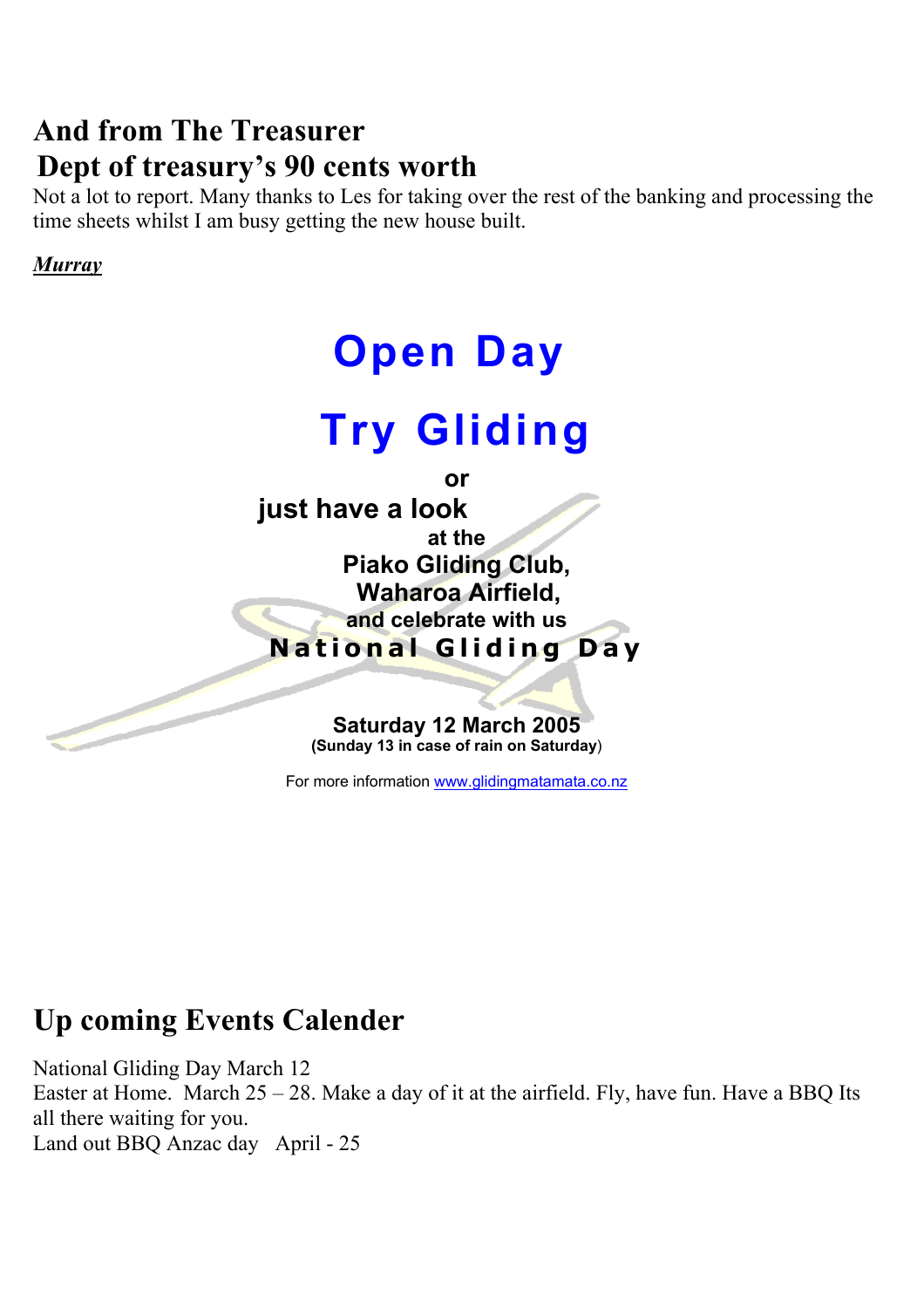### **From your' Fly on the wall' at the last committee meeting**

'No smoking' stickers are needed in the clubhouse.

NI radio discussed on feed back issues to be resolved. The committee prepared to replace it if required to do so. .

NI trailer lights have been rewired.

NI still requires the Terra mode C transponder modification.

Dennis Cooke has purchased the latest maps for all of the club gliders.

Possible intensive flying course tentatively planned for the week  $4 - 8$  April.

Four students from St Peters collage to fly Wednesday afternoons.

National Gliding Day March  $12<sup>th</sup>$  Some advertising to be done prior

The PW6 –PK battery charger has gone walk a bout it seems.

Easter. The club will be at Matamata as per last year.

The Matamata District Council are now obliged to monitor all none flying accident / incidents with in the confines of the airfield - OSH.

. .

### **Spy 002 Reports in**

Now that Cameron has his Silver C badge he just pops up to Thames and back when he feels like a quick 150 km flight

Dominic Stevens is making progress towards his Silver badge. He has just completed his Silver C gain of height and made an attempt on his five-hour duration flight. It wasn't a great day for it though. He should have been here yesterday – Damm.

There were very good results for Piako at the recent Soaring Centre Champs. Ian Finlayson won the Open and 15 metre classes. Bryon O ' Brian won the Club Class, and Phil Smith [KA6] won the Sports / PW5 Class. We did not have an entry for the Standard class, so it was four out of four for Piako. A great result.

Dennis Cooke completed his Diamond Goal in February. Matamata to Thames then down to Pureora and back for a declared 305 km flight. This is the first thermal 300 km out and return for two years. Great effort Dennis.

On the same day Steve Care flew up to Drury, back to Putaruru, then home for a 280 km distance. Phil [Libelle] Smith flew down to Aitamuri and back. Its great to see Piako members getting out and about again.

Piako are sending a team down to the Sports and PW5 Nationals and Central Districts competition. Phil [KA6] Smith and Robin Britton are entering the Nationals with Les Reisterer crewing. Dennis Cooke is entering the Central Districts contest. Along with Ian Finlayson.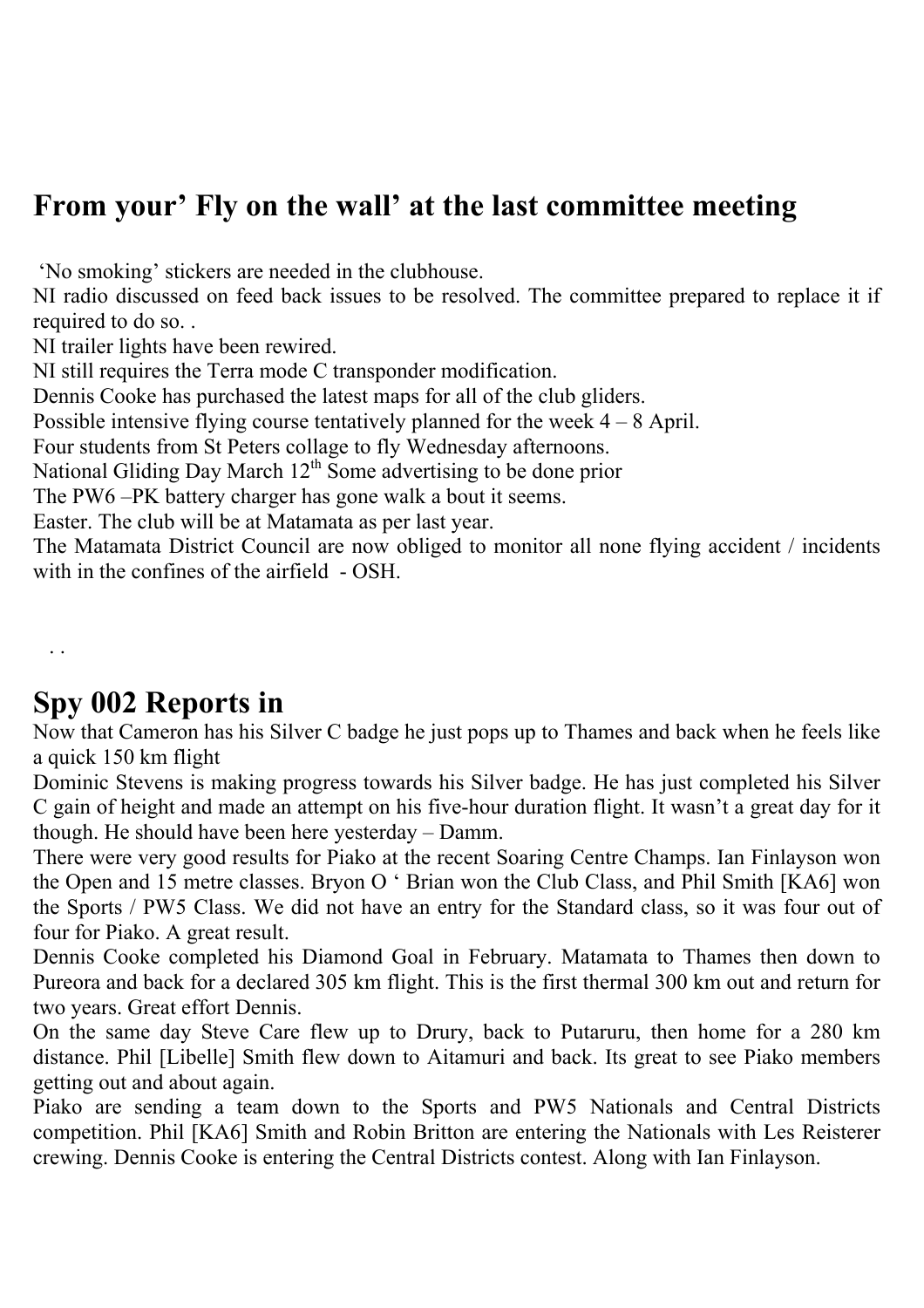# Recent Happenings

**Welcome to our new members. Kevin Mc Allister, Alistair Haigh, and Ian Wood. It is also a warm welcome to Anne Johnson, rejoining after a very long absence as an Associated member**

**Cameron Wine 50KM** Silver C now completed with his trip to Thames during the Xmas camp. It was reported to have been done in thermals, but was not an easy day as some private owners certainly found.

 **The Christmas Camp** had a good turn out of visitors, but not a great turn out of great soaring weather. Apparently there were only 5 flying days, however, Auckland Aviation Sports and the Auckland Gliding Club came along with their aircraft to fly. AGC as usual came down in style with their own winch and retrieve vehicle on the back of their own transporter. Now that's class.

 **A Waikato Aero club 172** towed at Matamata releasing BZA to operate at Waihi with the trial flights. General comment was very favourable about this '172' and was considered a much better unit than 'DSM' that is normally hired. Well done to **Chief Tow Pilot Tony Davies** for locating such a good 'un.

**Congratulations to Dennis Cooke** for his Diamond Goal flight

**Waihi Trial Flights.** Very successful it has been reported despite having three bad weather days. **Harold and Mavis Oates** did another spectacular job of organizing and running this event, with **Bob Gray** and others doing the flying. **Dominic Stevens** bought over his BIG comfortable mobile camper, which was used as the base Opps. Centre for the whole week. **Dave Qual trough** towed the mobile fuel tanker over behind his car once again. and many thanks for Ron Donaldson for allowing the operation to take place on his airfield. 105 trial flights were achieved. End result = very good cash flow. Yep there is still gold to be taken from thar' Waihi hills. it seems.

**Piako** had use of a Janus whilst PK and BZA were doing their gold prospecting at Waihi. The Janus was hired from the Tauranga G/C and did about eight hours or so. **Rainer Kunnemeyer just loved it seems and wanted to take to home.** Is **Anna** aware of this new fascination in his life?

 **The Pauanui camp was** cancelled.

**Taupo club** trip was also cancelled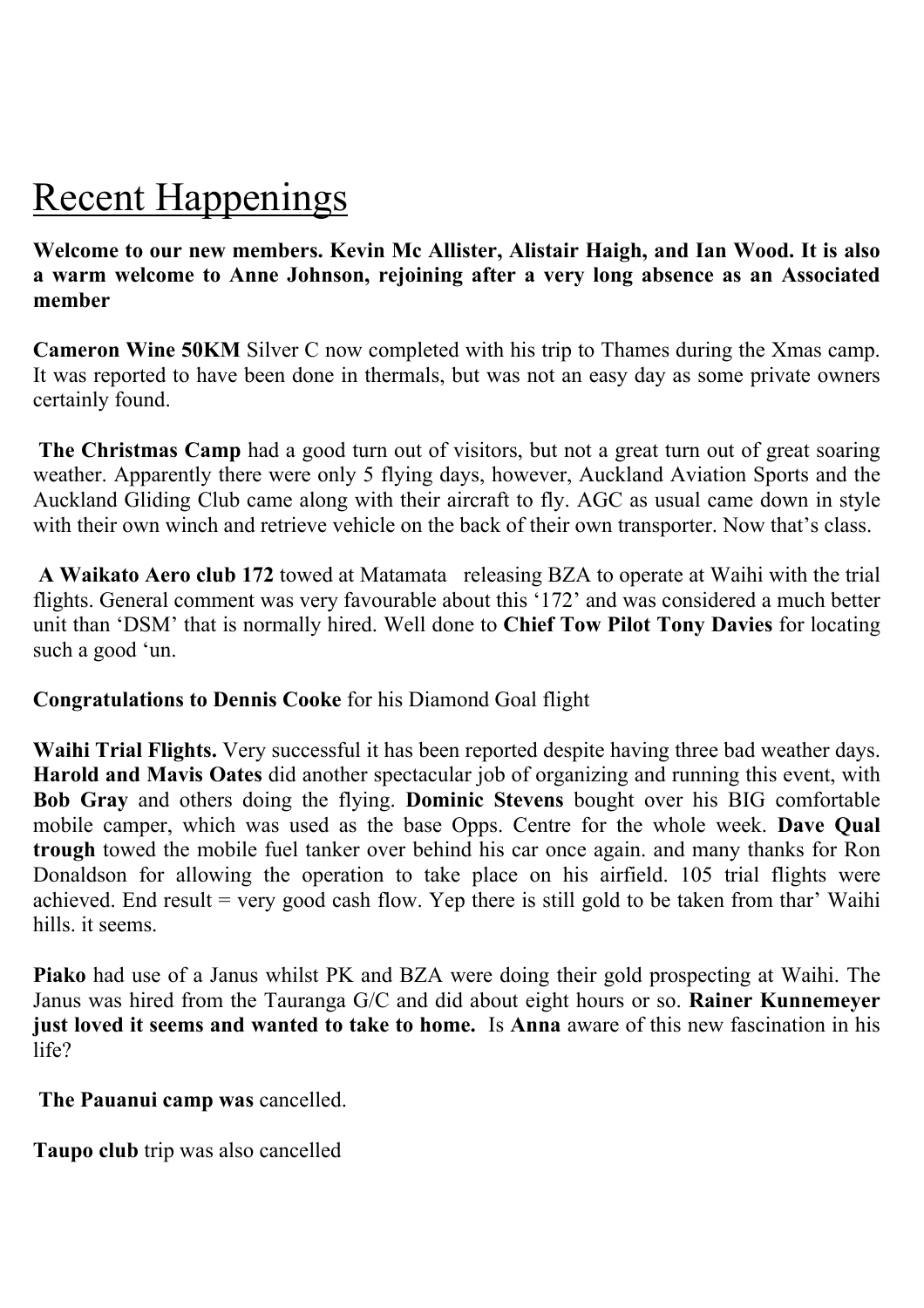**Dennis Cook** and others however did spend the week at Taupo and enjoyed some incredible flying. Along with **Allan Eccles** and **Ian Finlayson**, some many adventures were had. it seems

**South Easterly Wave** on Auckland Anniversary day saw **Phil Smith Jnr** go to 13000ft. No Gold height gain this time unfortunately as he towed quite high. Great flight though.

 **Ex Chief Tow Pilot Tony Petch**, along with **Robin Britton and** with a member of the Waikato Aero Club entered a Cessna 172 in the Great Northern Air Race. They sped? from the North Shore air field in Auckland via a series of turn points to  $-$  Tauranga. Tauranga to  $-$  Taupo again via a number of navigational turn points. Then Taupo to – Matamata via Ruapahu. Lunch at Matamata, and then onto – North Shore via another series of turn points. The race was held over two days with some 30 odd entries. The '172 actually ridge soared Mount Ruapahu as you do, on route to the Matamata destination it was reported by our field agent. Results are not known but the crew felt they certainly would have blown the socks of at least some of their competitors. Well-done team Piako

**Congratulations to Dominic Stevens** for gaining a Silver C height gain recently.

.

**The Catlin Trophy** has been hotly contested this summer but no attempts –as yet, at the **Reisterer trophy**. So. Lets get to it team!!

**The Matamata Soaring Centre Champs** were a great success despite an ominous weather map All in all there were up to 28 entries with five flying days. Piako seems to have scooped the winner's pool this time. Refer the article elsewhere in the 'Fly Paper'

**We have a group** of four school students from St Peters learning to fly on Wednesday after noons. Organised by **Gareth Pryce** this is a really great youth project. .

**Another Team Piako** is now in action as we speak**. Robin Britton, Phil Smith, Dennis Cooke** and **Ian Finlayson** have all entered the Central Districts champs at Masterton. Chief crew /supporter / sports doctor / psychologist. is **Les Reisterer**. [Who else] Erric Gosse from Thames G/C and who does occasionally fly with Piako was also part of the group.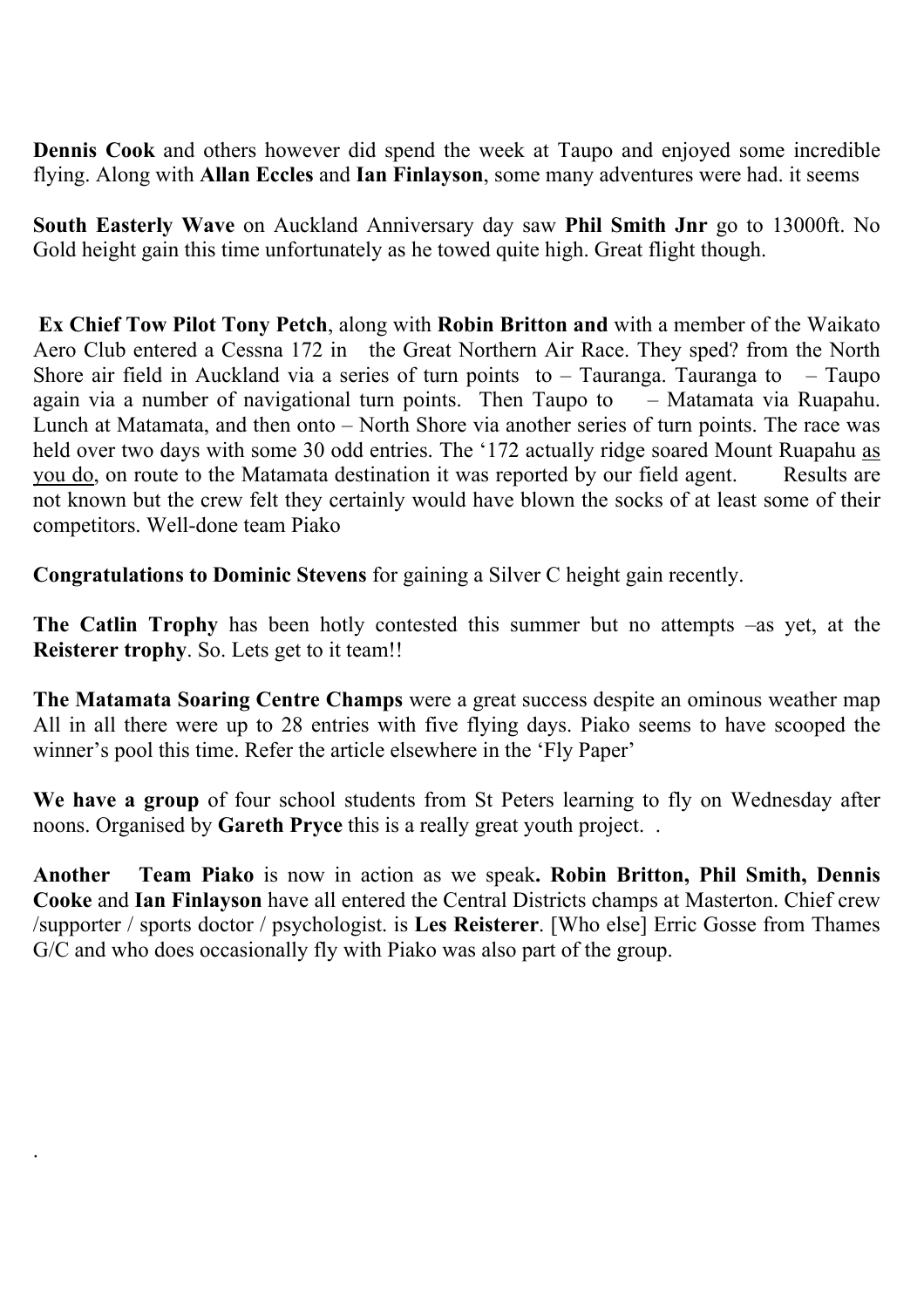# **My 50k**

It looked like a great summers day, cu's were building in all directions and the club's PW5 SN was ready to go on the launch point. I'd arrived early, cleaned, checked and made sure I had all necessary and up to date maps for the flight to Thames. I launched at 11:55am and towed to 1800' above Waharoa straight into a 3 knot up thermal, which turned out to be the best I would have all day. After climbing to cloud base, 3200' I looked over my shoulder at Mount Ruapehu and headed NE at best glide.

The trip to Te Aroha was relatively short with average climbs of about 2 knots, from there the thermals were not as strong but offered steady climbs to about 3000'. As I passed Tirohia the sea breeze could be seen pushing inland from the Firth of Thames, this slowed my pace considerably. Thermals were hard to climb in as they became broken and turbulent. Any time I wasn't in a thermal there would be huge sink wherever I flew, 4 knots or more of sink would greet 1/2-knot slow turbulent climbs.

As I got closer to Thames the thermals became more broken and turbulent. There were no clouds at about 18 nautical miles out and when no lift had been contacted I was starting to look for paddocks. Near 1800' I found half a knot of steady lift and spent about 8 to 10 minutes clawing my way back up to 2800' were I managed to lose the thermal. Instead of spending a lot of time in sinking air to try to reconnect I turned towards Thames and picked my way through heavy sink. I needed one last good climb, which would give me enough height to reach Thames.

Back down to 1300' there were a couple of good paddocks in sight. Pushing into wind I headed overhead a cowshed were the cows were being put into the yard. The glider jerked and the vario was showing 1 knot up. This thermal was all I needed and I tried hard to centre in the lift. I continued to climb to 3000', which gave an easy glide to Thames. Arriving overhead at 2000' I opened the air brakes to land. Ironically no sooner had I pulled the lever than I was greeted by a surge of lift. With the air brakes fully open I was descending at about 2-3 knots.

After losing this lift I joined for a normal landing on 23. Arriving back at Matamata we discovered the somewhere along the way I had lost the locking pin for the tail plane. A great comment from one of the senior instructors, 'Congratulations Cameron you'll get the Silver C and the Wooden C in the same day'

Overall it was great day with some challenging stages. I'd like to thank all the team for helping me get there and happy flying in 2005. **Cameron Wine**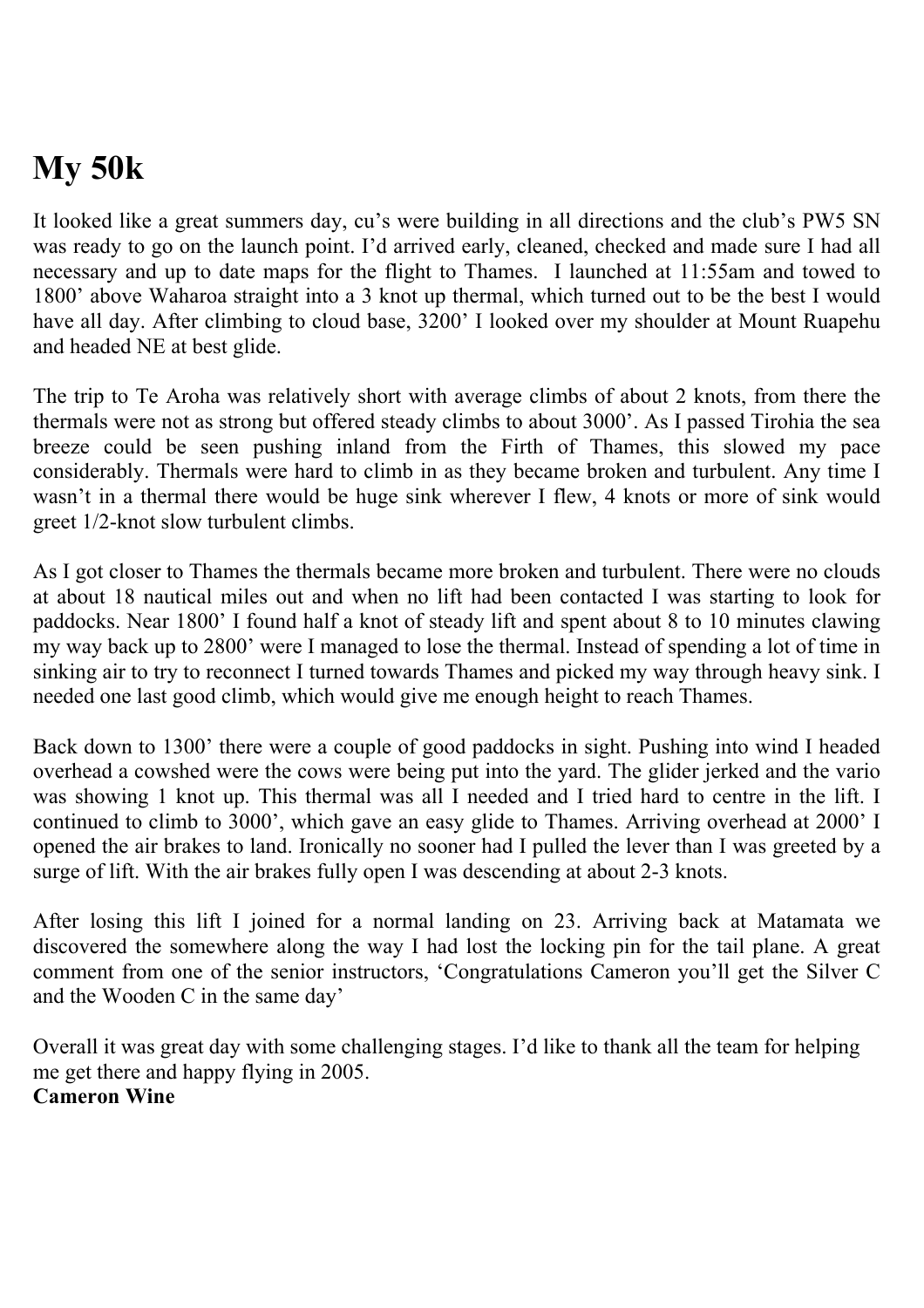### **A fabulous week at Waihi**

### **Harold and Mavis Oates**

It really was a great week of trial flights at Waihi with the weather our own real opposition this year. We would like to acknowledge all of the members that put so much energy and effort in to the week's operation that made it the success it was. Evan Gray for his brilliant driving of the farm bike towing the gliders all week. The only problem was he was unable to get it airborne. Grateful thanks for Dominic Stevens for his generosity in lending his BIG mobile camper for the event. Made perfect shelter from the wind and the rain, superb for my office work, and really was a great operations centre. We could not have managed with out it.

Many thanks to Dave Qualtrough for the collecting and the safe return of the fuel tanker from Matamata to Waihi Beach and back again. A risky drive pulling this rather large amount of high-octane fuel all over the place but done with his usual care and attention to detail. He also found the time to help around the airfield before and after each trial flight. He is now a master of Visa and bankcard transactions

So many thanks must go to the instructors on the roster for the long and tiring hours they put in. Bob, Ralph, Julian, Tony, Alex, Gareth.

Thanks to Ron the airfield owner, for the use of the tie down areas, power, use of hanger space, storage, tables, toilets etc.

Grateful thanks to Lorraine Gray for the extra table for the daily bookings and general information data for the public and her delicious salads etc for our BBQ.

Murray for the use of his Visa / Bank Card facilities. Sure had the office staff working to their max.

Gareth for travelling all the way from Cambridge.

Julian was absolutely wonderful with the public. They all wanted to go up him again. He showed his terrific club enthusiasm by coming back and helping again the next day.

Wow. Alex was something special. He got many a cuddle [we all gave up counting] from the female passengers.

Our top chef and instructor Bob, spoilt us all with his fabulous steak and sausage BBQ at Bobs motel. His wine was a winner, and we all slept well after a hard days work. Tony came over one day to help with the glider towing and his two lovely daughters waited very patiently on the field for dad to take them to lunch at the café for a treat. But they should know by now that once dad was in the Pawnee towing gliders that lunch was always going to be a secondary thought. Ralph and Les were always helping us at all times during the whole week. With out their help and generosity of time we could not have done all of what was required to make this work.

We had advertisements in the local newspapers with a coloured picture of PK in the Waihi leader, with a write up for the club as per an interview with Tony Davies. Saturday night at the Waihi Beach RSA ended the week with a well-deserved night out for us all. Excellent meal, excellent wine, excellent company. What more can you ask for.

The public thoroughly enjoyed watching the event and we had a lot of favourable comments again this year They all said they would like to see the club return. Some passengers were so ecstatic about their flight they were literally waving their arms in dance mode and were in such an elated state we thought they would never be quite normal again.

We thoroughly enjoyed being part of this week. It was a wonderful team effort The end result being 105 very successful flights.

#### **Mavis**

Ps The only person not thanked is of course Harold, for his day in day out towing duties flying BZA, and his boundless enthusiasm in doing so. But then – Mavis, could thank him personally, couldn't she **ED**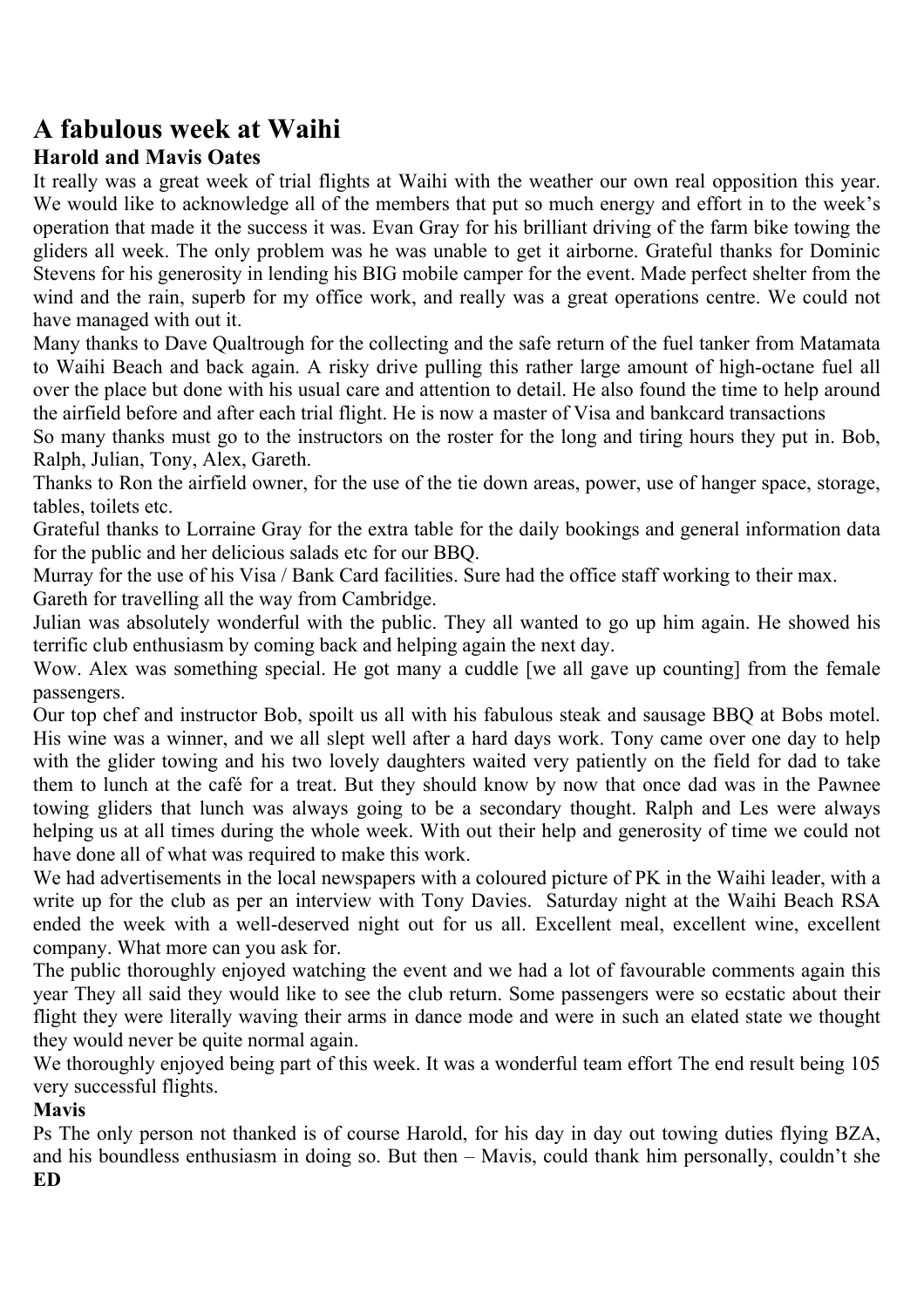## **Dennis Cook's Competition Diary**

The 2005 Matamata Soaring Centre competition being held (not surprisingly) at Matamata in early February is my first competition. Well it's the first competition that I have entered. I've been a volunteer at four others including scoring the Nationals in 2004 and I figured I was ready to actually have a go so I entered and set myself some goals

- 1. not embarrassing myself
- 2. not hurting myself
- 3. not landing out too often

Then I got in the air on day one and listened to an old hang gliding friend of mine Bernie Massey who although he doesn't know it is always in my glider. Bernie has attitude, he doesn't look down, and he doesn't think about landing paddocks he just thinks about staying up and going fast. He is the perfect co-pilot for me. I expect to learn heaps from Bernie this competition and now my goals are

- 1. not landing out too often
- 2. doing well by beating pilots who are more experienced than me (they all are)
- 3. having lots of fun and feeling good at the end of each day

### **DAY ONE**

So here I am, day one of my first competition, the newest newbie with the most handicapped glider, a real challenge but one I am really looking forward to. We have waited three days for this. Sunday was not good enough for a competition round even though a handful of pilots did fly and Monday was low cloud and lots of them. Tuesday though is looking good, much better than the weatherman has indicated which really highlights how hard it is for the contest weatherman and task setter Roy Edwards.

Ron Anderson is doing the scoring this time around but I am happy to help out so we are doing this as a team, which means we can both fly in the competition. Scoring, which includes everything to do with computers, is the worst job of all so I am very happy help out. We set up the tasks and the late entries for the five separate competitions that are scored, print out data sheets for the radio man (Bill Mace), the grid and launch man (Les Riesterer) and the GPS log returns (Pam Gore) then prepare ourselves to fly. I prepare the grid so arrange for myself to be right at the back so I get plenty of time to sort out the scoring first then sort myself out. I buy myself some lunch, on credit, thanks Jan. Jan Mace is making sure everyone is fed and watered and makes really great muffins and fantastic cucumber, sour cream and mint jelly sandwiches, my lunch for the next few days.

My main battery is flat so I wander off to the club hangar and borrow one for the day. I've left my dolly wheel on so take a walk over to the car that is now hooked up to the trailer in case I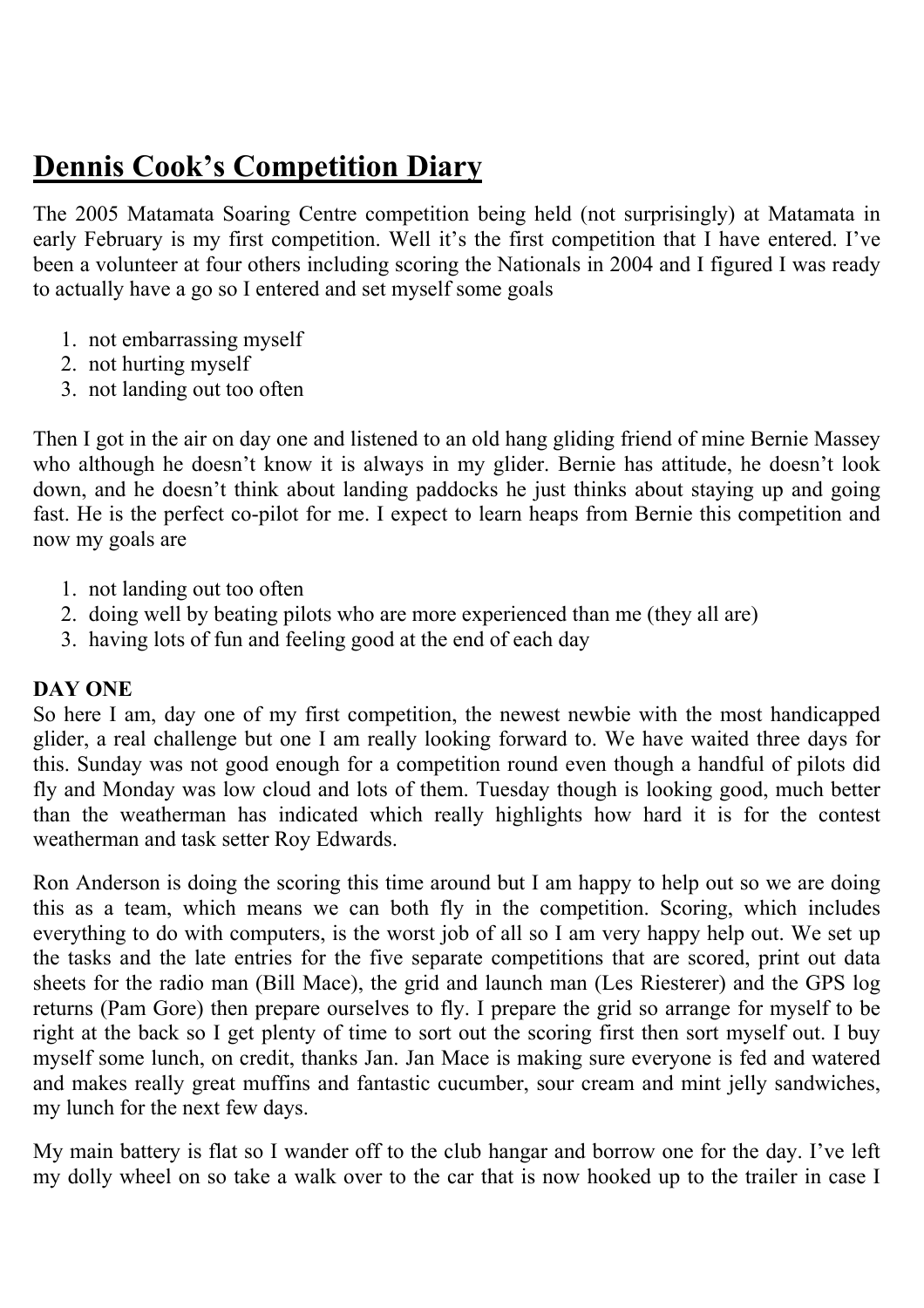land out. It's the rules, you have to do this. I'm a bit nervous and need a pee, yet another walk over to the clubhouse.

Eventually I get towed to 1650 feet AGL, just like everyone else, and climb straight up to cloud base at 2650 feet AGL, this takes about 3 minutes. Now I have to wait until all the Open, Standard and 15m pilots have launched plus another 15 minutes until the gate opens. This was agonising, I was sitting right on the start line at 3000 feet waiting for the starting bell and when it came away I went. No patience, no cunning plans, just relief to get away. Conditions looked good and my strategy was to go early and fast so I was pleased to get going.

I rounded the first turn point at an average task speed of 87 km/hr and headed south. The next part of the flight was amazing, across the swamp with 8-knot thermals and great lift all the way to Waitoa. Then it just died, I was down below 2000 feet and struggling looking for a climb. Eventually it came, and away I went again, down to Lichfield in great conditions then turn and final glide back to Matamata. Average speed on the second leg was 60 km/hr. My last leg was a straight line back to Matamata and the conditions were so good that even though all my electronics were telling me that I was going to arrive at a safe height in the required time of 2.5 hours I was doing 120 knots and going up as I flew over Matamata township at about 1000 feet. It was just an awesome experience crossing Tirau then Matamata then Waharoa at 100 plus knots and low enough to see people walking about. Then the cream on top was to land back at the airfield, close enough to the hangar to just push it in and pat myself on the back for a successful first competition flight.

- 1. I hadn't landed out
- 2. I had done well by beating one or two other pilots
- 3. I'd had lots of fun and felt very good at the end of the day.

### **DAY TWO**

This looked like a good day when I left home but 5 miles before the airfield I drove into fog. This was a nightmare for Roy Edwards the task setter, he set two tasks for three different classes then set a third for each on the grid, nine tasks in all.

Eventually I was towed up at half past two, second off the line today instead of first, big deal I still had to wait almost an hour until the gate opened. At 3:30 I went through the gate at 2,700 feet, you've got to be kidding. Twenty minutes later I have travelled less than 6 km but am now up to 4100 feet and consider going back to the start line with my newfound height. Bryan O'Brien, the perennial winner of the club class, advises against this as the way things are going we could run out of daylight so off to the North I go. 40 kms North things are all down so I deviate into the swamp hoping to get rescued, get a bit of height then press North enough to touch the edge of the assigned area and back to swamp for another rescue. Eventually I'm up to 3,700 and glide the 45km to the edge of the next circle near Matamata then back home.

This wasn't a great day for me but I didn't land out and plenty of others did. I was now sixth in the Open class which made me feel pretty good. Let's hope for a better day tomorrow.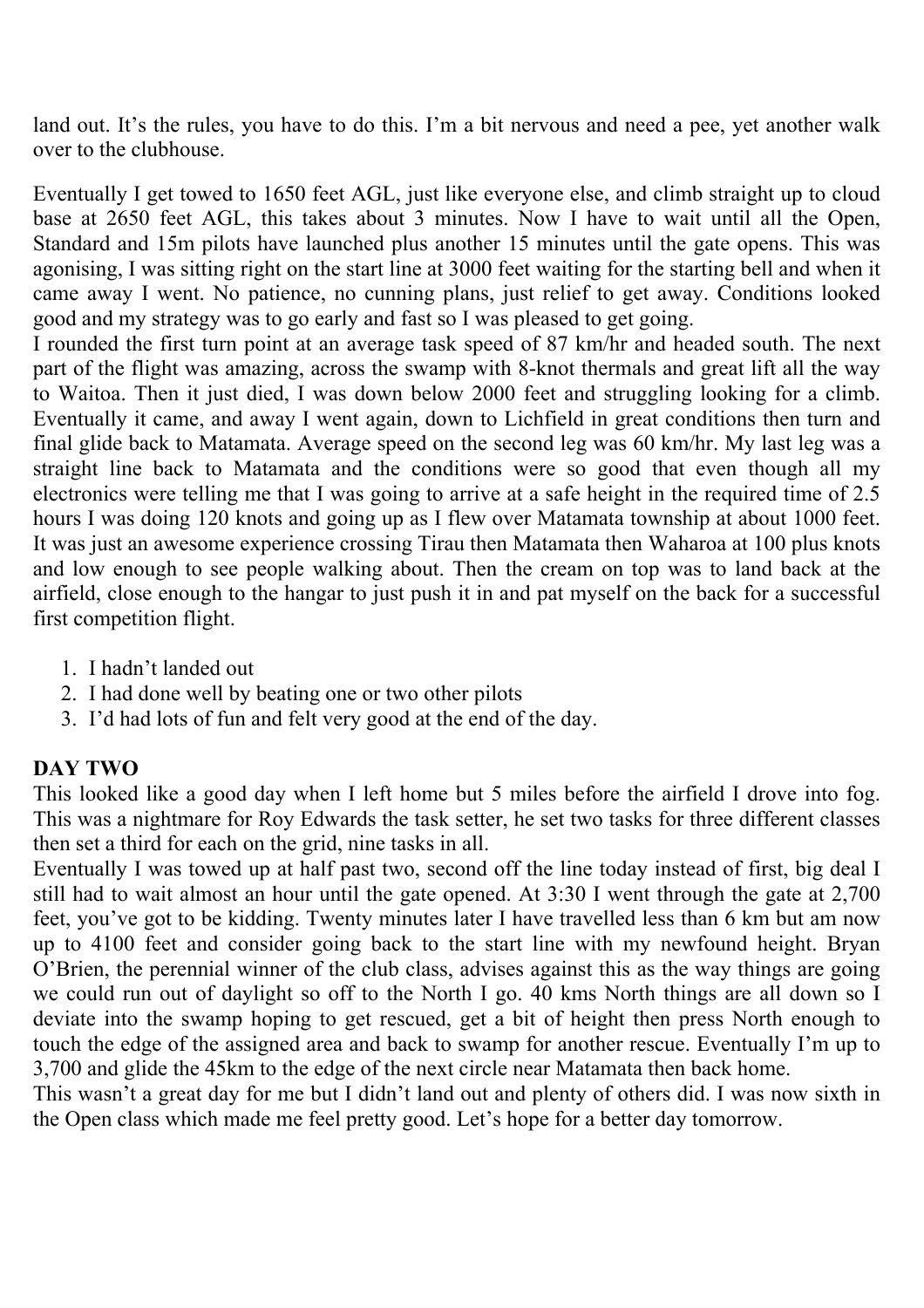#### **DAY THREE**

This was yet another challenging day up towards Thames (Hikutaia) then back South to Wardville then Pureora. Today was a racing task, not an assigned area task so you had to get within 500 metres of the turn point, much more difficult. No way for me though and about Tirau at 3,000 feet I had a choice of pushing on to Tokoroa and landing there or doing a virtual land out and fly back to Matamata. I chose the second option, which is \$150 cheaper than an aero tow back from Tokoroa. Only one person completed the task, Ian Finlayson, what a staggering achievement in the crappiest of conditions. Boy have I got a lot to learn. I place 11<sup>th</sup> out of 15 in the class and drop to  $7<sup>th</sup>$  overall but I am still having fun,

### **DAY FOUR**

More challenging conditions so after the difficulty in setting a task the day before Roy sets an AAT with big circles around Kaihere and Arapuni. Only five people get round, I am fifth and Fin wins again. This was a day that if it was a normal club day then no one would fly more than 20 kms from the field, It was a hard slog into a 20 knot Northerly with a low cloud base and weak thermals yet Tony Van Dyk did 172 km and Fin did 160. Tony landed short by a few kms only needing another 100 feet.

A good day for me, I'm up to fifth and only 3 points behind fourth.

#### **DAY FIVE**

This is the last day, five out of seven is not too bad and every day has been a good test of pilot skill, certainly not a lottery. Today Roy wants us all home and the ridge is working so he sets a 300km ridge task with 5 turn points to force us out into the valley and use the thermals. I actually like ridge races and although a big Open class glider is not the right tool for the job I'm sure I can do well. I do, I have the third fastest time but with my handicap applied I end up sixth for the day and fifth for the competition.

I really enjoyed my week, it was a lot more fun than I expected and I learnt heaps. Things like never give up, always look for other options, back track if necessary but always stay up and if its working just keep on going, don't relax, don't slow down. I loved it and can't wait to do it again so I'm off to Masterton for the Central districts competition.

**Dennis Cook**

# **Situation Vacant**

**After four years of producing the Piako Gliding Club's Fly Paper 'The Secret Committee ' will be calling it a day and will be disbanded. The last newsletter to be produced by this group will be the July / August edition. [Three editions time]**

**The club will there fore require another Editor / Group to take up the challenge of keeping the Piako Fly Paper rolling off the press into the future for the club.**

**Any one who would like to get involved can contact the club President Anna Doerr, or sailplane@xtra.co.nz direct to indicate your interest.**

**It really a lot of fun**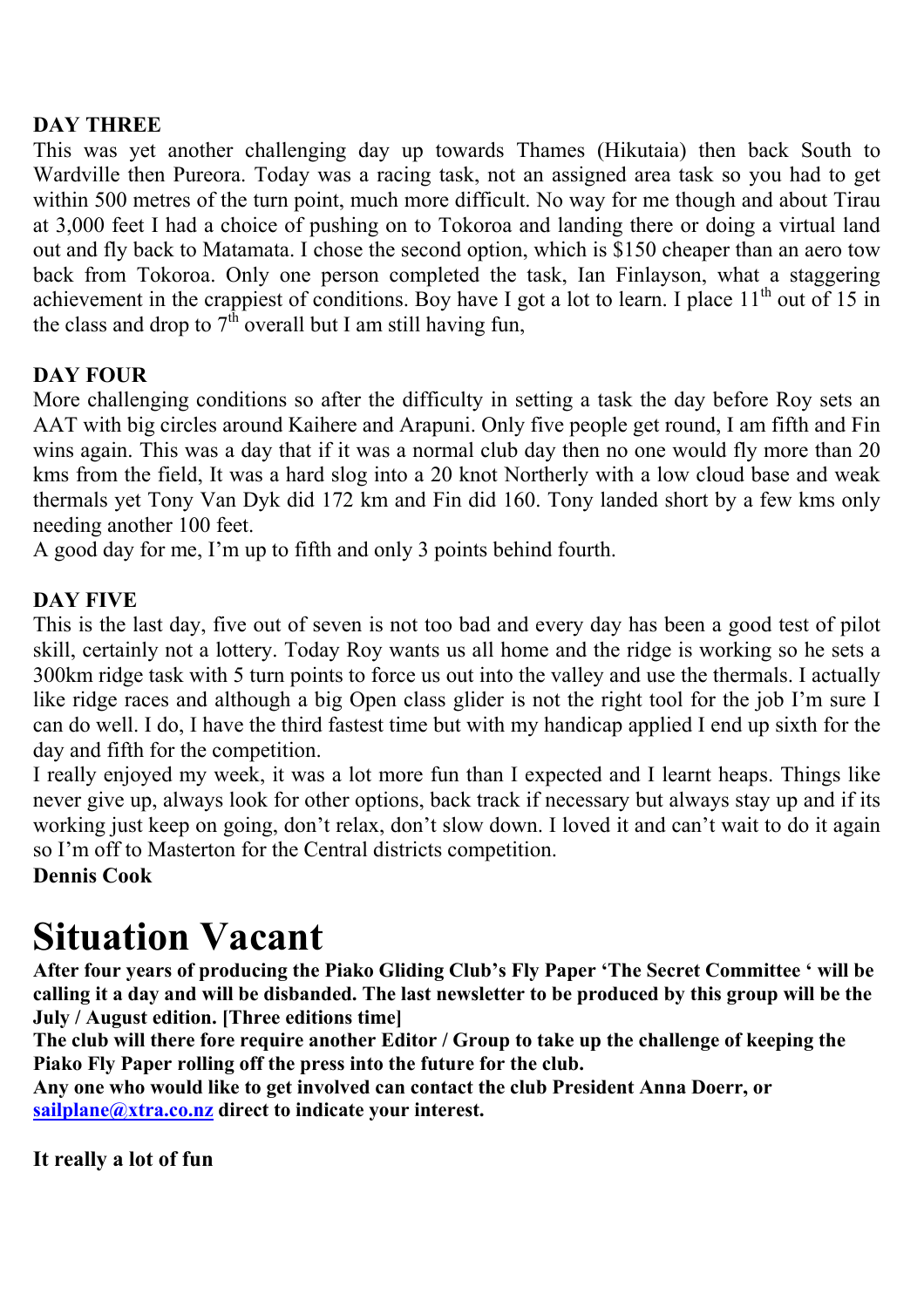|                       |        |                 |               |                |                | 05             |
|-----------------------|--------|-----------------|---------------|----------------|----------------|----------------|
|                       |        | <b>Flying</b>   | <b>Roster</b> | <b>March</b>   | Uune           |                |
| Wednesday             |        | Oates           |               | Gore           |                |                |
| Saturday 05 March     |        | <b>Shanks</b>   |               | Care           | White          | Shuttleworth   |
| Sunday 06 March       |        | Davies          |               | Jeffrey        | <b>Scholes</b> | P.E.Smith      |
| Wednesday 09          |        |                 |               |                |                |                |
| March                 |        | Oates           |               | Mace           |                | O'Brian        |
| Saturday 12 March     |        | Rowe            |               | Jeffrey        | Care           |                |
| Sunday 13 March       |        | Petch           |               | <b>Brown</b>   | Smith          | Drayson        |
| Wednesday 16<br>March |        | Oates           |               | Mace           |                |                |
| Saturday 19 March     |        | Nicholson       |               | Mason          | Milligan       | Woolford       |
| Sunday 20 March       |        | <b>Scholes</b>  |               | Milligan       | Kunnemeyer     | Crequer        |
| Wednesday 23          |        | Oates           |               | Mace           |                |                |
| Friday                |        | 25-MarShanks    | Easter        | Davison        | Smith          | <b>Britton</b> |
| <b>Br Saturday</b>    | 26-Mar | Harding         | Easter        | Care           | Davidson       | Drayson        |
| Sunday                | 27-Mar | <b>Scholes</b>  | Easter        | Kunnemeyer     | Davidson       | Castle         |
| Monday                | 28-Mar | <b>Davies</b>   | Easter        | Kunnemeyer     | <b>Shanks</b>  | Cook           |
| Wednesday             | 30-Mar | Oates           |               | Gore           |                |                |
| Saturday              | 2-Apr  | <b>Bowling</b>  |               | Shanks         | Care           | Larson         |
| Sunday                | 3-Apr  | Rowe            |               | Jeffrey        | Gray           | Courtney       |
| Wednesday             | 6-Apr  | Oates           |               | Mace           |                |                |
| Saturday              | 9-Apr  | Carter          |               | Davies         | Care           | Wine C         |
| Sunday                | 10-Apr | Nicholson       |               | <b>Scholes</b> | <b>Badger</b>  | Detti          |
| Wednesday             | 13-Apr | Oates           |               | Gore           |                |                |
| Saturday              | 16-Apr | <b>McGregor</b> |               | Mason          | Pryce          | <b>Stevens</b> |
| Sunday                | 17-Apr | Petch           |               | Jeffrey        | <b>Brown</b>   | Reed           |
| Wednesday             | 20-Apr | Oates           |               | Mace           |                |                |
| Saturday              | 23-Apr | <b>Shanks</b>   |               | Care           | White          | <b>Eccles</b>  |
|                       | 24-Apr | Harding         |               | Gray           | Care           | Finlayson      |
| Sunday<br>Monday      | 25-Apr | <b>Scholes</b>  | Anzac Day     | <b>Shanks</b>  | Smith          | Hall J         |
|                       | 27-Apr | Oates           |               | Gore           |                |                |
| Wednesday             |        | Davies          |               | Pryce          | <b>Shanks</b>  | Hector         |
| Saturday              | 30-Apr |                 |               |                |                |                |
| Sunday                | 1-May  | <b>Bowling</b>  |               | Kunnemeyer     | Care           |                |
| Wednesday             | 4-May  | Oates           |               | Mace           |                | Anabelle       |
| Saturday              | 7-May  | Rowe            |               | Care           | Badger         | O'Brian        |
| Sunday                | 8-May  | Carter          |               | Davies         | Care           |                |
| Wednesday             | 11-May | Oates           |               | Gore           |                | Qualtrough     |
| Saturday              | 14-May | Nicholson       |               | Jeffrey        | White          | Mc Rae         |
| Sunday                | 15-May | McGregor        |               | Gray           | Turney         |                |
| Wednesday             | 18-May | Oates           |               | Mace           |                | Rogerson       |
| Saturday              | 21-May | Petch           |               | Mason          | Pryce          |                |
| Sunday                | 22-May | Shanks          |               | Kunnemeyer     | <b>Brown</b>   | Haigh          |
| Wednesday             | 25-May | Oates           |               | Gore           |                |                |
| Saturday              | 28-May | Harding         |               | <b>Scholes</b> | <b>Badger</b>  | Rudge          |
| Sunday                | 29-May | <b>Scholes</b>  |               | Gray           | Smith          | Doerr          |
| Wednesday             | 1-Jun  | Oates           |               | Mace           |                |                |
| Saturday              | 4-Jun  | Davies          |               | <b>Shanks</b>  | <b>Badger</b>  | Smith P.E.     |